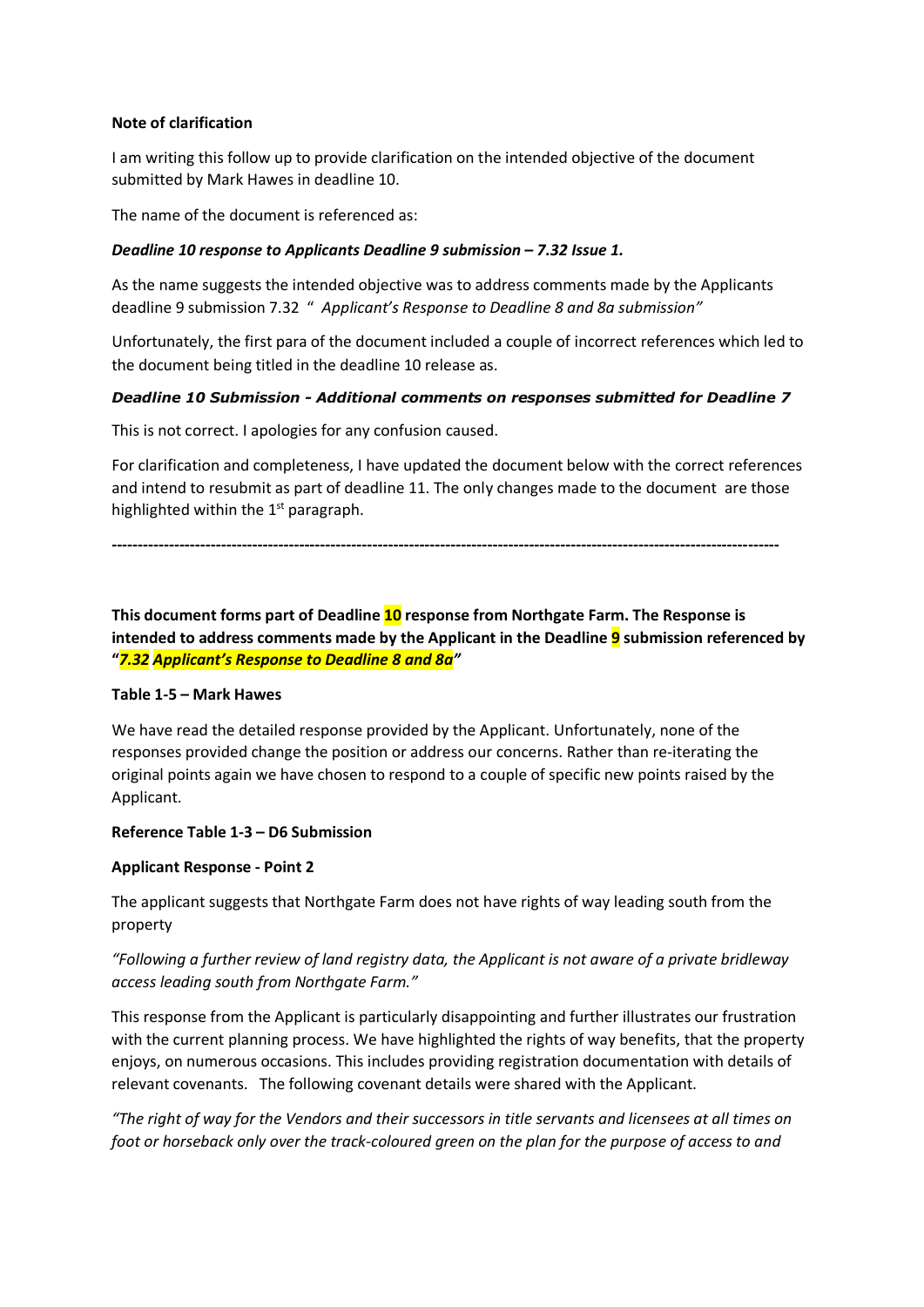*egress from the public bridleway passing east to west over the property in the vicinity of Cotting Burn."*

As it stands there is no provision in the current plans to preserve this benefit. The Applicant does suggest that we can get access to the south via the proposed PMA but this falls well short of the benefit that we currently enjoy for the following reasons:

- 1. We do not believe that it will be safe to share the PMA road with vehicles travelling at speed, particularly at night.
- 2. The current rights of way conveniently starts from the woodland to the east of the property. In following the PMA route, we will have to walk/ride over ½ kilometre via the new PMA to get to the same start position.
- 3. It is not ideal to have to walk/ride on tarmac.
- 4. The PMA route is more troublesome and less enjoyable as it entails travelling through our neighbour's property where it has been made clear that we are not wanted.

In assessing the impact of the scheme on Northgate Farm, I am struggling to understand how the Applicant has been able to do this accurately if they do not recognise existing key benefits which are inadvertently being removed. Unfortunately, as previously documented, this is not an isolated example.

# **Reference Table 1-3 – D6 Submission**

# **2nd paragraph Applicant response - Point 2**

The Applicant makes the following reference to the issues raised the meeting on the  $13<sup>th</sup>$ .

*"At the meeting on 13 May 2021, the Applicant confirmed that its position in relation to the majority of Mr and Mrs Hawes' concerns remains as previously set out in items 1 to 73 of Table 1-3 in the Applicant's Responses to Deadline 6 Submissions [REP7-017]. The majority of the remaining issues discussed would be able to be addressed by the Applicant at detailed design".*

This statement provides a positive outlook to the current position, unfortunately this does not marry with our expectation. Whilst the Applicant provided responses to all of the 73 listed issues only one was resolved leaving 72 still outstanding. In going forward, we have identified 5 which could be addressed by detailed design. That would still leave 67 issues outstanding which are now unlikely to be resolved.

# **Table 1-4 – Written Summary to hearings**

# **Wednesday, 21st April 2021 – Issue Specific Hearing 3**

We appreciate the extra detail provided by the Applicant but this has not changed our position which remains as documented in deadline 6. In summary, the current views to the west and north which we currently enjoy will be significantly spoilt by the expansion of the carriageway, the tree